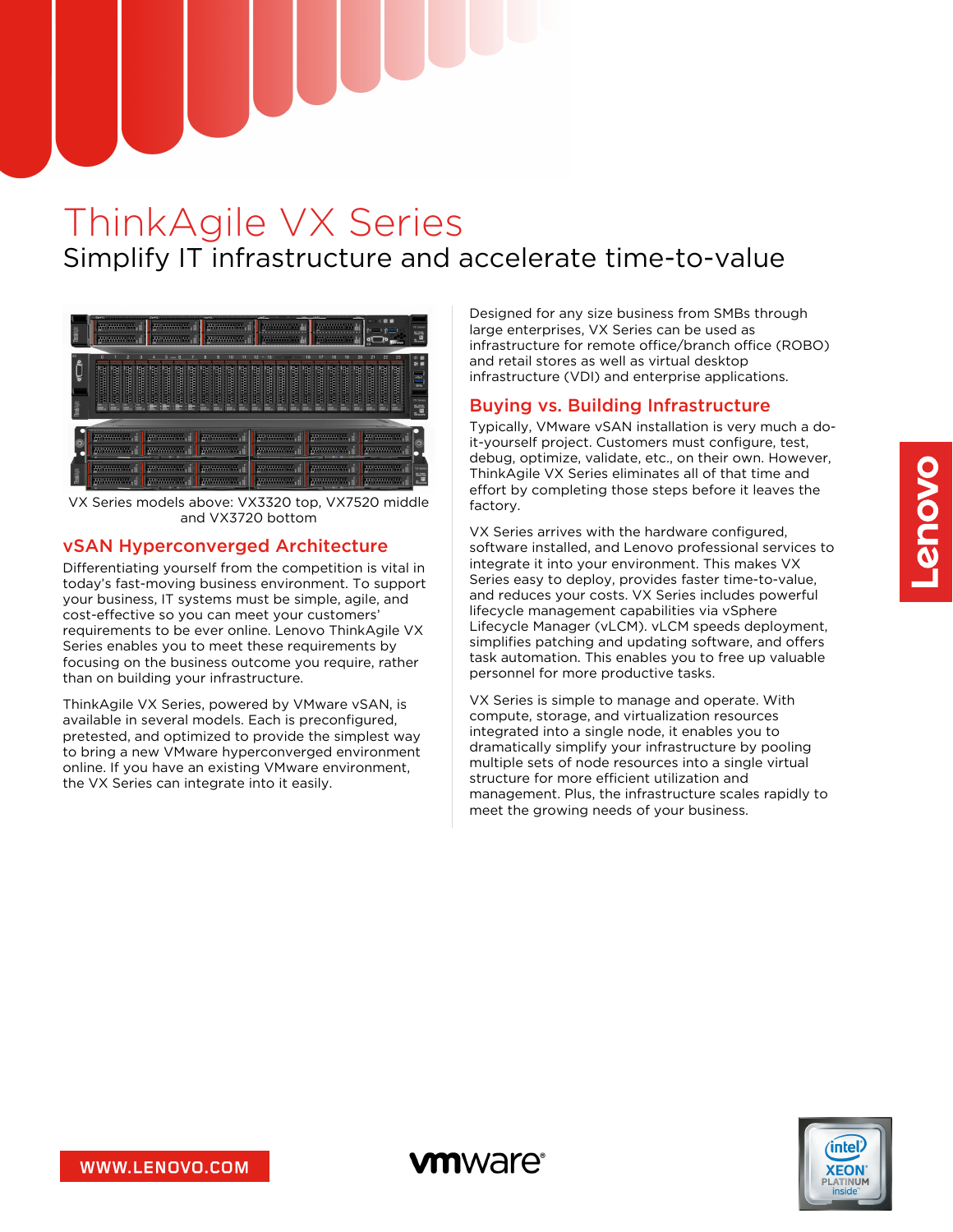There is no need for expensive IT overprovisioning. You can wait until you actually need additional resources before you pay for them.

#### Flexibility and Choice

ThinkAgile VX Series comes in a wide range of platforms and provides the flexibility to configure the system you need to meet any use-case. Both all-flash and hybrid platforms are supported.

- VX 2000 Series General-purpose 1U 1-node platform optimized small and medium businesses.
- VX 3000 Series General-purpose 1U and 2U 1-node platform and 2U 4-node platform optimized for compute-heavy applications, such as VDI. The VX3520-G 2U 1-node platform is available with GPU hardware for accelerating graphics-intensive VDI deployments.
- VX 5000 Series Storage-dense 2U 1-node platform optimized for long-term, high-capacity storage requirements
- VX 7000 Series 2U 1-node platform optimized for the highest-performance workloads, such as databases and collaboration.

## Scalability and Performance

Based on Lenovo ThinkSystem platforms that incorporate powerful Intel® Xeon® processor Scalable family CPUs, VX Series allows you to start small, with as few as three nodes, and scale either by adding more storage capacity or by adding nodes one at a time. This enables you to scale capacity and performance easily and without disruption to day-to-day operations. All-flash models support inline de-duplication, compression, and encryption to give you an optimized, secure, highperformance platform with maximum usable capacity.

## Fast Time-to-Business Use

All ThinkAgile platforms are delivered with Lenovo ThinkAgile Advantage. Lenovo Services will set up and configure your new solution and provide any training you need to get the system operational. Your VX Series will be up and running productively in hours instead of days or weeks.

Once your VX Series is deployed, you'll have the utmost in productivity. After all, ThinkSystem servers currently hold nearly *200* world records on industrystandard benchmarks.\* And dating back to 2001, Lenovo servers have achieved more than 500 world record results, demonstrating a history of performance innovation.

## Greater Reliability

A successful hyperconverged solution requires reliable server platforms. Because servers perform both the compute and pooled-storage missions, uptime is more important than ever.

For 7 years in a row, Lenovo servers have held the #1 reliability rating among all x86 server brands worldwide, according to the latest ITIC Global Server Hardware and OS Reliability Survey.<sup>†</sup> The independent survey polled hundreds of global businesses and Lenovo servers continue to rank at the top.

## ThinkAgile Advantage Support

If you need support, Lenovo ThinkAgile Advantage gives you a direct phone line to a team of experts who support only ThinkAgile solutions. The experts will rapidly diagnose any hardware or software issues and remain with you as the single-point-of-contact throughout the entire support process.

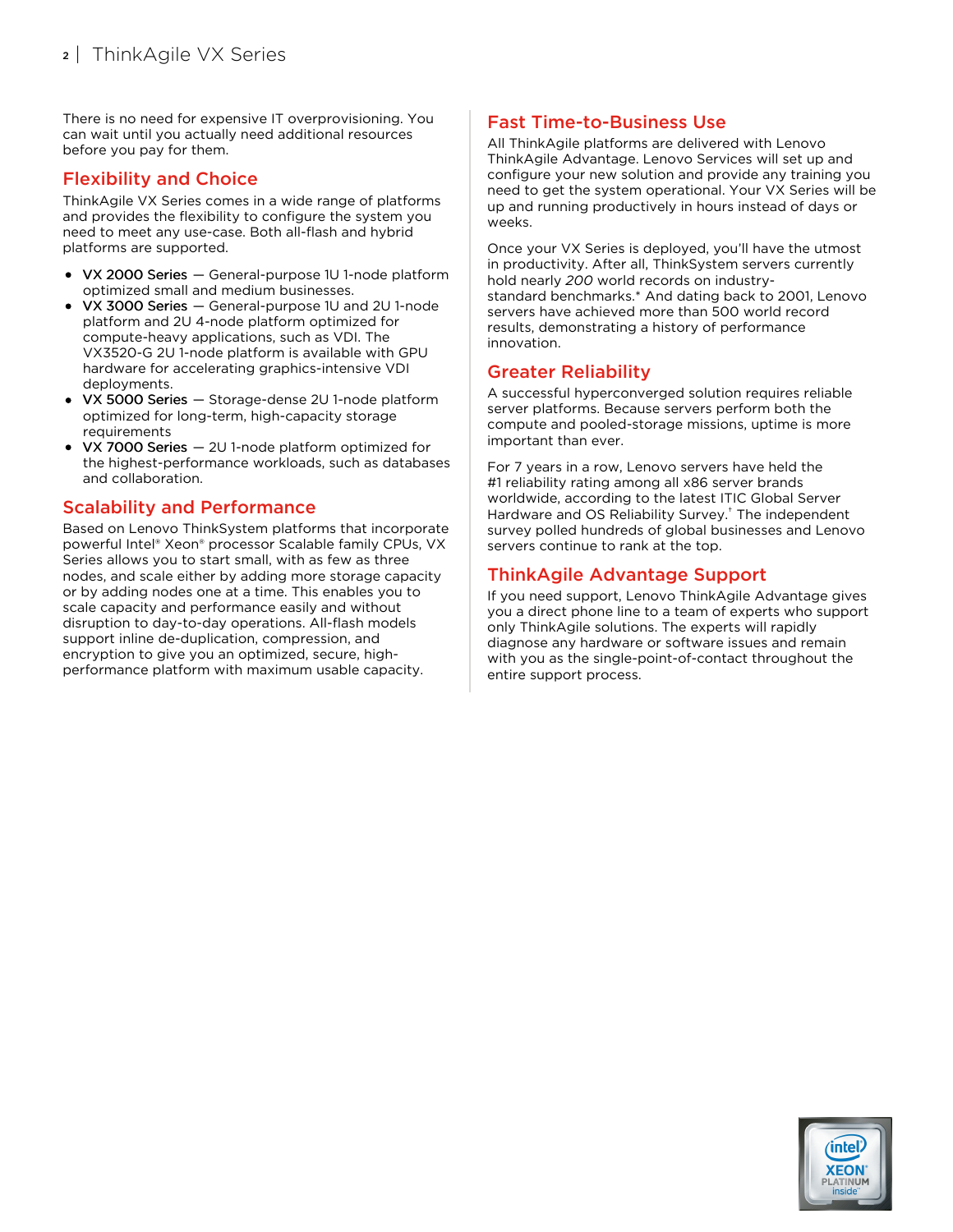#### Bottom Line

ThinkAgile VX Series enables you to simplify your IT infrastructure and drive down costs through the combination of preloaded easy-to-use software on powerful, extremely reliable hardware. All VX Series models are backed by world-class Lenovo services and support.

The perfect complement to the VX Series, Lenovo's comprehensive data center services portfolio spans the entire lifecycle of your Lenovo IT assets. Tailor your data center services to meet specific business needs and response-time targets with preconfigured support levels. Service options include assessment workshops, hardware installation, enterprise server software support, managed services, health checks, and more.

#### VX 2000 Series Specifications

The ThinkAgile VX 2000 Series models are available as a 1U 1-node form factor. The VX2000 series is designed to provide optimum performance and capacity for small and medium-sized business.

| <b>Target Audience</b>   | <b>Small and medium-sized businesses</b>                                                                                                                                                                       |  |  |
|--------------------------|----------------------------------------------------------------------------------------------------------------------------------------------------------------------------------------------------------------|--|--|
| Model Name               | VX2320                                                                                                                                                                                                         |  |  |
| Form Factor              | 1U                                                                                                                                                                                                             |  |  |
| Processor                | Up to 2x Intel® Xeon® Platinum processors, up to 165W                                                                                                                                                          |  |  |
| Memory (2933MHz TruDDR4) | Up to 3TB in 24x slots, using 128GB DIMMs                                                                                                                                                                      |  |  |
| <b>GPU</b>               | None                                                                                                                                                                                                           |  |  |
| <b>Drive Bays</b>        | $4x$ 3.5-inch                                                                                                                                                                                                  |  |  |
| Cache Drive Options      | 1x 400GB, 800GB, 1600GB                                                                                                                                                                                        |  |  |
| Number of Disk Groups    |                                                                                                                                                                                                                |  |  |
| Storage Options          | 3x 2TB, 4TB, 6TB, 8TB, 10TB, 12TB HDDs                                                                                                                                                                         |  |  |
| Software Preloaded       | VMware ESXi, vSAN                                                                                                                                                                                              |  |  |
| Systems Management       | Single pane of glass with Lenovo XClarity Integrator for VMware vCenter. Integrated<br>management offering for discovery, monitoring, firmware updates, configurations, and<br>workload migration.             |  |  |
| <b>License Options</b>   | VMware vSphere 6 Standard, Enterprise or Enterprise Plus with Operations Management;<br>VMware vSAN Standard, Advanced, Enterprise; HCI Kit Advanced, HCI Kit Enterprise; 3- or<br>5-year support subscription |  |  |
| <b>Warranty Support</b>  | 3- or 5-year customer-replaceable unit and onsite service, next business day 9x5; optional<br>service upgrades                                                                                                 |  |  |
| Support                  | Lenovo ThinkAgile Advantage                                                                                                                                                                                    |  |  |

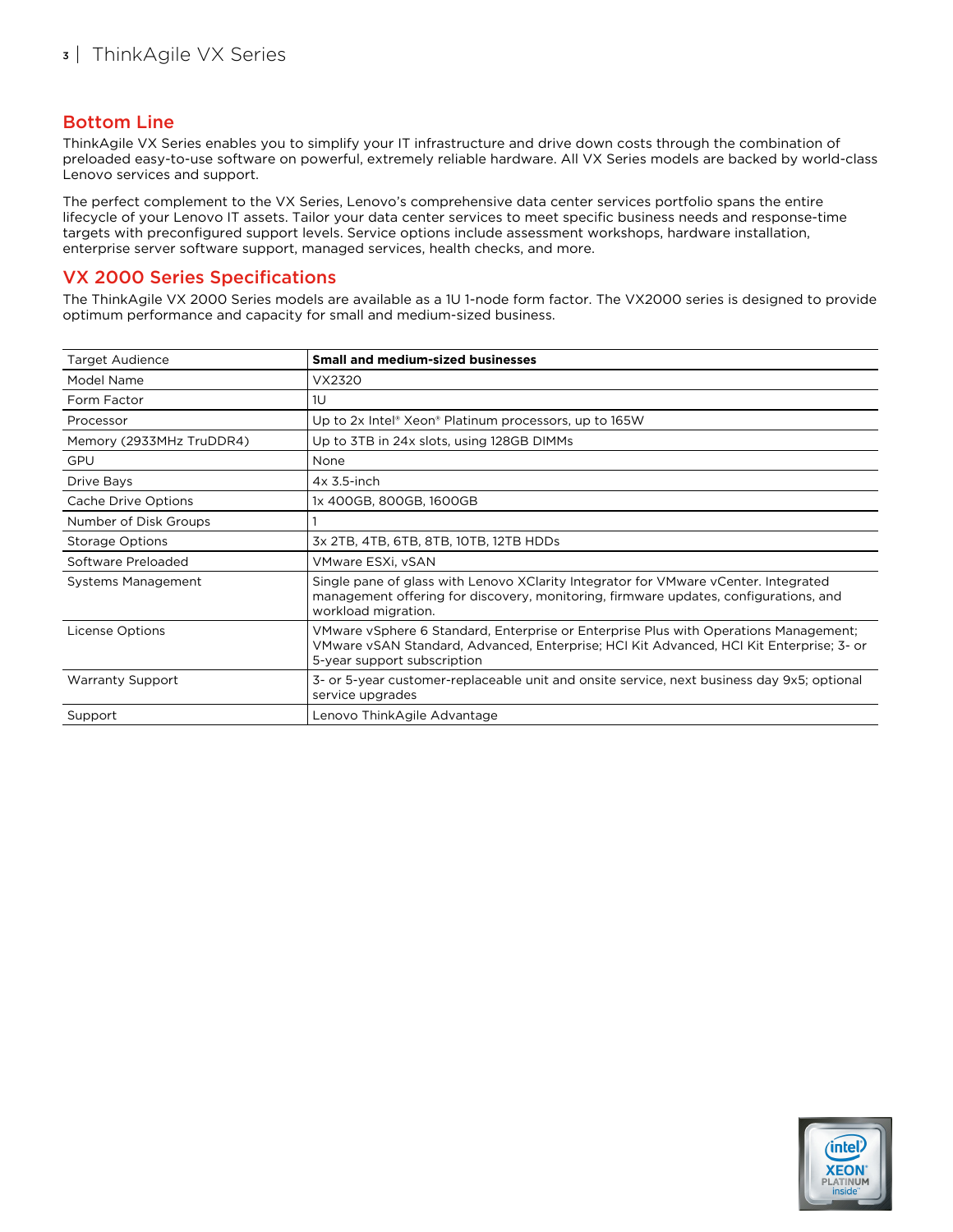## VX 3000 Series Specifications

The ThinkAgile VX 3000 Series models are available as a 1U 1-node form factor, 2U 4-node form factor and a 2U form factor with GPUs. All VX 3000 Series models are engineered for compute-heavy workloads (business applications and VDI) and are available in all-flash and hybrid models.

| <b>Target Audience</b>    | Compute-heavy, high-performance virtualization, and VDI                                                                                                                                                        |                                                          |                                                                    |  |  |
|---------------------------|----------------------------------------------------------------------------------------------------------------------------------------------------------------------------------------------------------------|----------------------------------------------------------|--------------------------------------------------------------------|--|--|
| Model Name                | VX3320                                                                                                                                                                                                         | VX3720                                                   | VX3520-G                                                           |  |  |
| Form Factor               | 1U                                                                                                                                                                                                             | 2U 4-Node                                                | 2U                                                                 |  |  |
| Processor                 | Up to 2x Intel® Xeon® Platinum<br>processors, up to 165W                                                                                                                                                       | Up to 2x Intel® Xeon Platinum<br>processors, up to 165W  | Up to 2x Intel Xeon Platinum<br>processors, up to 150W with<br>GPU |  |  |
| Memory (2933MHz TruDDR4)  | Up to 3TB in 24x slots, using<br>128GB DIMMs                                                                                                                                                                   | Up to 1TB in 16x slots, using<br>64GB DIMMs              | Up to 3TB in 24x slots, using<br>128GB DIMMs                       |  |  |
| GPU                       | None                                                                                                                                                                                                           | None                                                     | 1 or 2 NVIDIA GPUs                                                 |  |  |
| Drive Bays                | $10 \times 2.5$ "                                                                                                                                                                                              | 6x 2.5"                                                  | 16x 2.5"                                                           |  |  |
| Cache Drive Options       | 1 or 2x 400GB, 800GB, 1600GB                                                                                                                                                                                   | 1 or 2x 400GB, 800GB, 1600GB                             | 1 or 2x 400GB, 800GB, 1600GB                                       |  |  |
| Number of Disk Groups     | $1$ or $2$                                                                                                                                                                                                     | $1$ to $3$                                               | $1$ to $4$                                                         |  |  |
| <b>Storage Options</b>    | HDDs: 1.2TB, 1.8TB, 2.4TB<br>SSDs: 1.6TB, 3.84TB, 7.68TB                                                                                                                                                       | HDDs: 1.2TB, 1.8TB, 2.4TB<br>SSDs: 1.6TB, 3.84TB, 7.68TB | HDDs: 1.2TB, 1.8TB, 2.4TB<br>SSDs: 1.6TB, 3.84TB, 7.68TB           |  |  |
| Software Preloaded        | VMware ESXi. vSAN                                                                                                                                                                                              |                                                          |                                                                    |  |  |
| <b>Systems Management</b> | Single pane of glass with Lenovo XClarity Integrator for VMware vCenter. Integrated management<br>offering for discovery, monitoring, firmware updates, configurations, and workload migration.                |                                                          |                                                                    |  |  |
| License Options           | VMware vSphere 6 Standard, Enterprise or Enterprise Plus with Operations Management; VMware<br>vSAN Standard, Advanced, Enterprise; HCI Kit Advanced, HCI Kit Enterprise; 3- or 5-year support<br>subscription |                                                          |                                                                    |  |  |
| <b>Warranty Support</b>   | 3-year customer-replaceable unit and onsite service, next business day 9x5; optional service<br>upgrades                                                                                                       |                                                          |                                                                    |  |  |
| Support                   | Lenovo ThinkAgile AdvantageThinkAgile Advantage                                                                                                                                                                |                                                          |                                                                    |  |  |